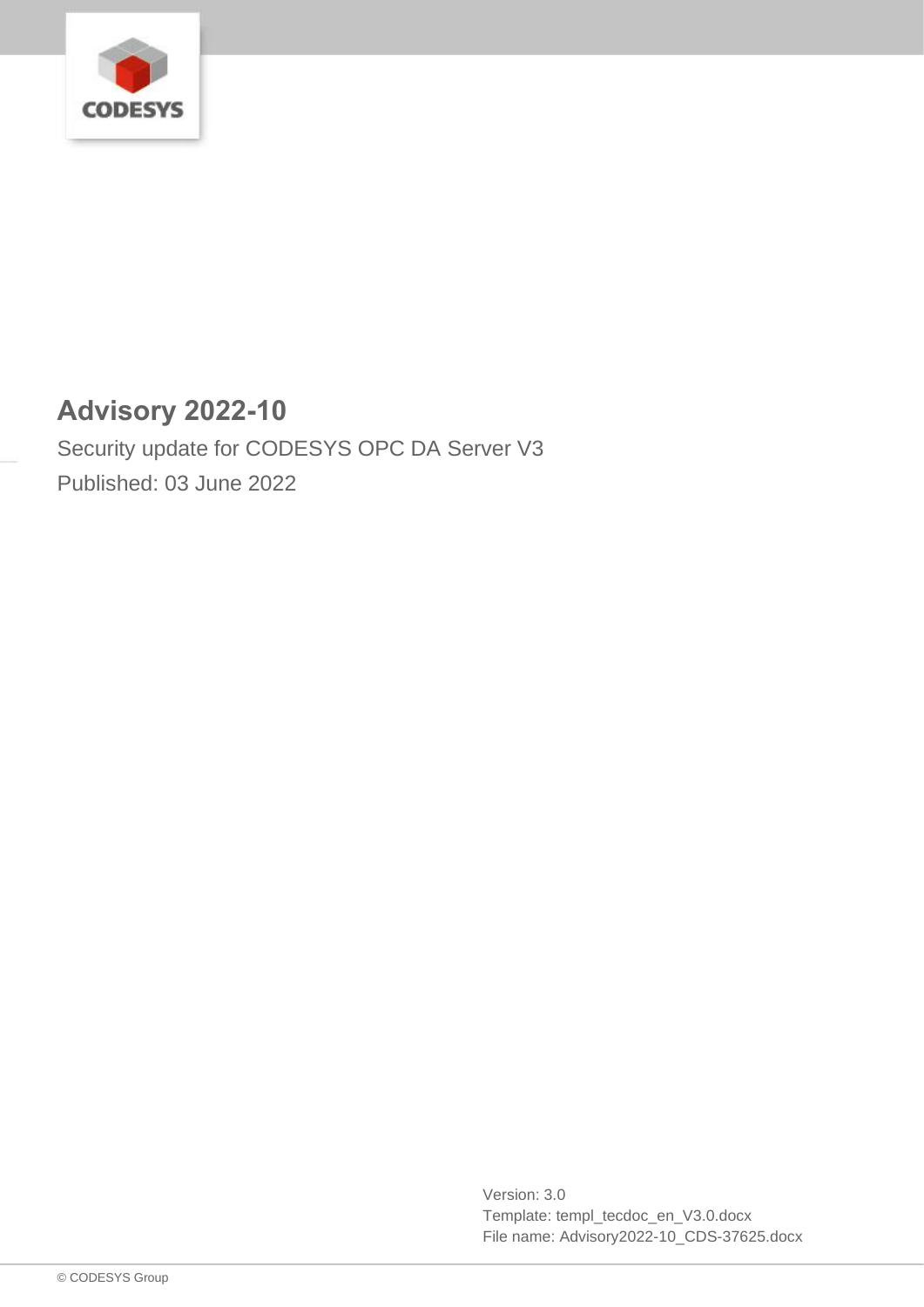# **CONTENT**

|                          |                                                                                            | Page                                            |
|--------------------------|--------------------------------------------------------------------------------------------|-------------------------------------------------|
| 1                        | <b>Affected Products</b>                                                                   | 3                                               |
| $\mathbf{2}$             | <b>Vulnerability overview</b>                                                              | 3                                               |
| 2.1<br>2.2<br>2.3<br>2.4 | <b>Type</b><br><b>Management Summary</b><br>References<br><b>Severity Rating</b>           | 3<br>$\begin{array}{c} 3 \\ 3 \\ 3 \end{array}$ |
| 3                        | <b>Vulnerability details</b>                                                               | 3                                               |
| 3.1<br>3.2<br>3.3<br>3.4 | <b>Detailed Description</b><br>Exploitability<br><b>Difficulty</b><br>Existence of exploit | $\begin{array}{c} 3 \\ 3 \\ 3 \end{array}$      |
| 4                        | Available software updates                                                                 | 4                                               |
| 5                        | <b>Mitigation</b>                                                                          | 4                                               |
| 6                        | <b>Acknowledgments</b>                                                                     | 4                                               |
| 7                        | <b>Further Information</b>                                                                 | 4                                               |
| 8                        | <b>Disclaimer</b>                                                                          | 5                                               |
| <b>Bibliography</b>      |                                                                                            | 5                                               |
| <b>Change History</b>    |                                                                                            |                                                 |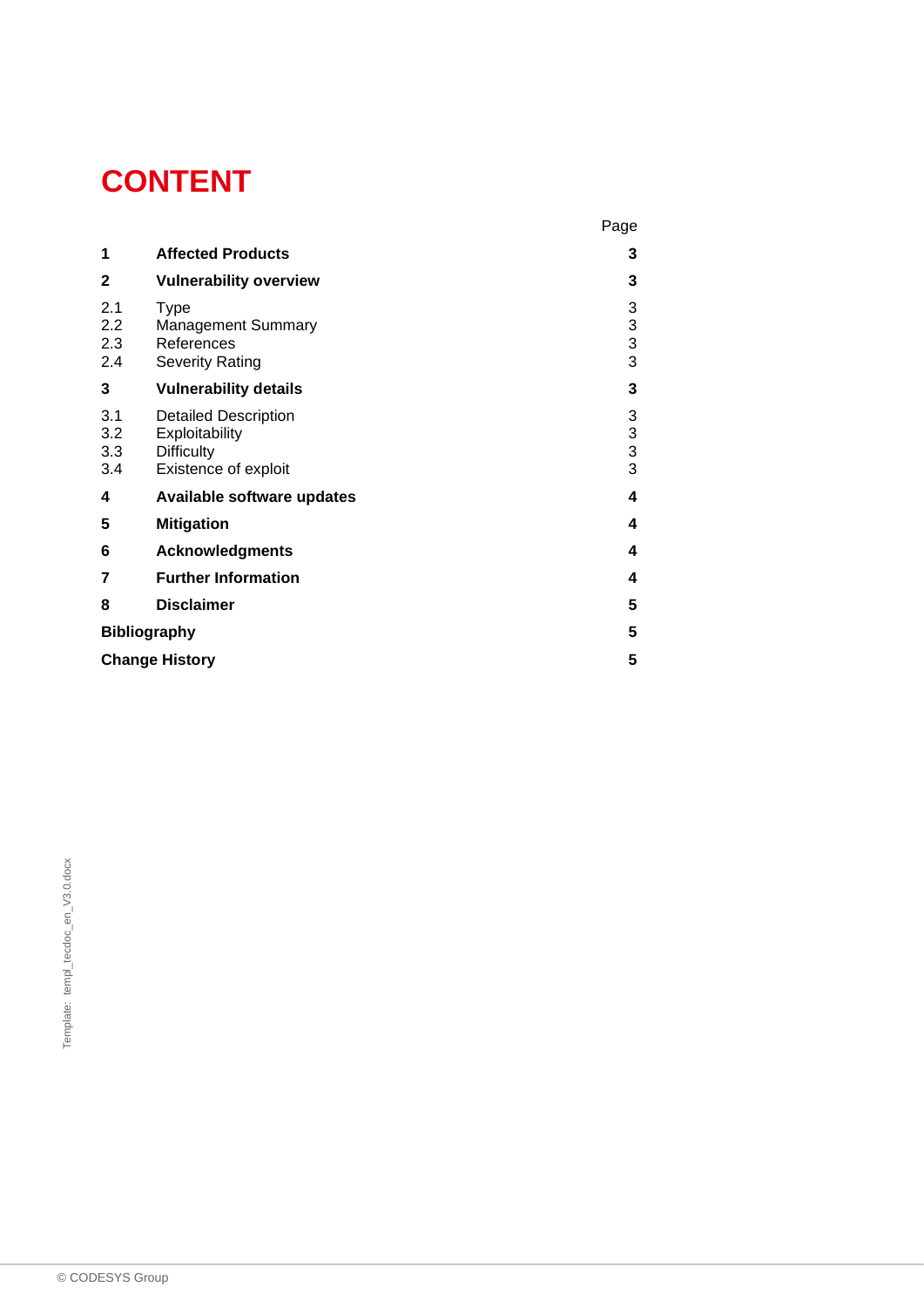#### <span id="page-2-0"></span>**1 Affected Products**

All versions prior V3.5.18.20 of the following CODESYS V3 product are affected by this vulnerability: • CODESYS OPC DA Server SL

#### <span id="page-2-1"></span>**2 Vulnerability overview**

#### <span id="page-2-2"></span>**2.1 Type**

CWE-256: Plaintext Storage of a Password [7]

#### <span id="page-2-3"></span>**2.2 Management Summary**

The CODESYS OPC DA Server stores PLC passwords as plain text in its configuration file so that it is visible to all authorized Microsoft Windows users of the system.

#### <span id="page-2-4"></span>**2.3 References**

CVE: CVE-2022-1794 [6] CODESYS JIRA: CDS-37625, CDS-81306

#### <span id="page-2-5"></span>**2.4 Severity Rating**

CODESYS GmbH has rated this vulnerability as high.

The CVSS v3.1 base score of 7.8 has been assigned. The CVSS vector string is (CVSS:3.1/AV:L/AC:L/PR:L/UI:N/S:U/C:H/I:H/A:H). [8]

# <span id="page-2-6"></span>**3 Vulnerability details**

#### <span id="page-2-7"></span>**3.1 Detailed Description**

The CODESYS OPC DA Server is a program that runs on Microsoft Windows systems and enables access to the data of an automation process in accordance with the OPC (Open Platform Communications) standard interface. The main task of the CODESYS OPC DA Server is the exchange of data (read / write) with the controller, e.g. for visualizations or for process data acquisition programs. In order to access the data, the CODESYS OPC DA Server must connect to CODESYS V2.3 or CODESYS V3 based controllers via the CODESYS protocol and authenticate to them.

The credentials for the CODESYS OPC DA Server account on the PLC are stored in plain text as part of the connection parameters in the configuration file. This allows other authorized Microsoft Windows users of the system running the CODESYS OPC DA Server to read the configured passwords.

#### <span id="page-2-8"></span>**3.2 Exploitability**

This vulnerability could be exploited by local users, which have access to the configuration file.

#### <span id="page-2-9"></span>**3.3 Difficulty**

An attacker with low skills would be able to exploit this vulnerability.

#### <span id="page-2-10"></span>**3.4 Existence of exploit**

No known public exploits specifically target this vulnerability in CODESYS products.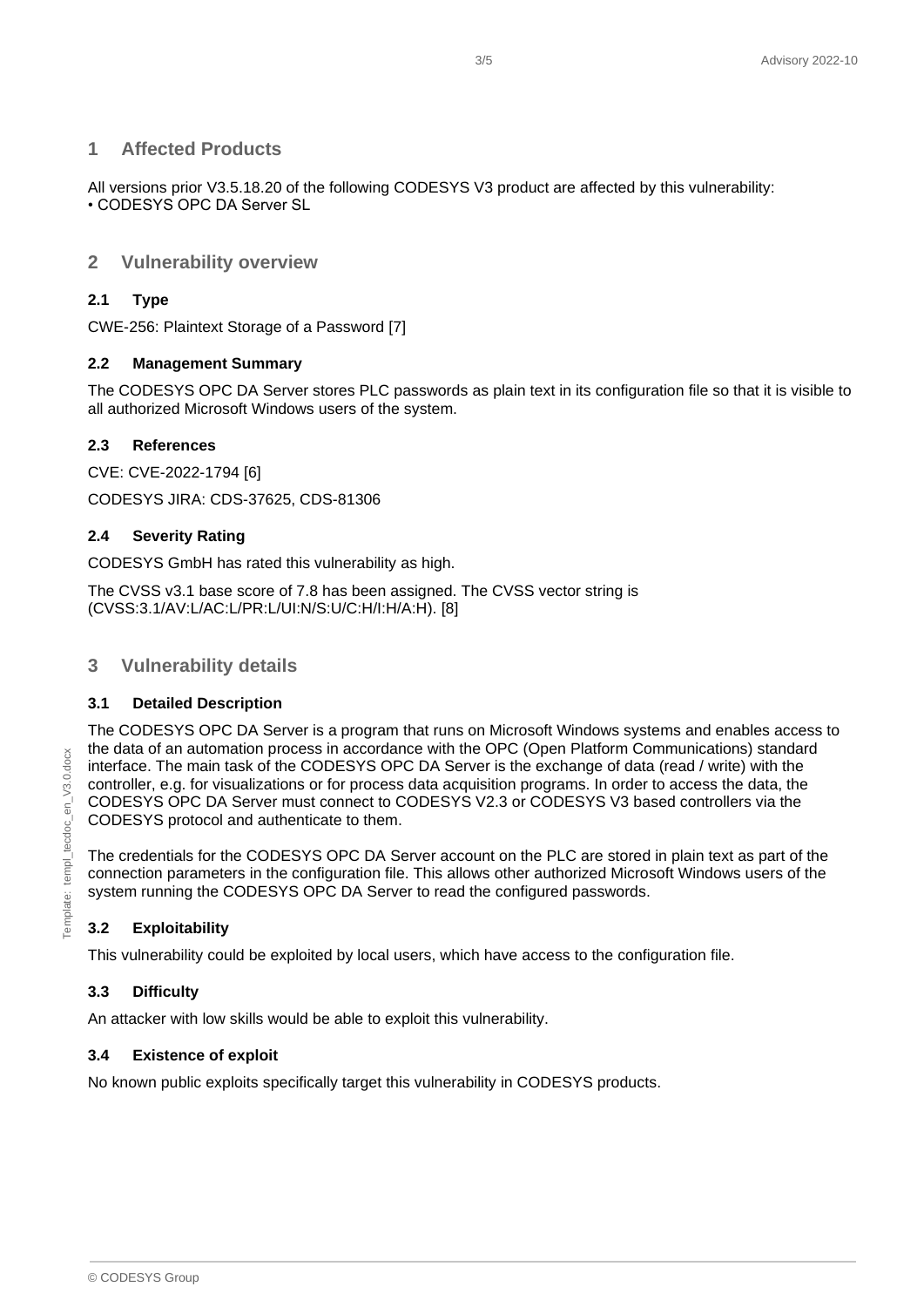#### <span id="page-3-0"></span>**4 Available software updates**

CODESYS GmbH has released version V3.5.18.20, which solves the identified security vulnerabilities for the affected product:

• CODESYS OPC DA Server SL

The latest version can be downloaded from the CODESYS Store. Alternatively, you will find further information on obtaining the software update in the CODESYS Update area [3].

After updating the CODESYS OPC DA Server via the setup, the new CODESYS OPC DA Server removes plain text passwords from the configuration file at startup and stores them in the Microsoft Windows Credential Manager instead.

Further password specific information can be found in the chapter "Passwords in OPCConfig" of the CODESYS\_OPC\_Server\_V3\_User\_Guide.pdf, which is available in the installation directory of the CODESYS OPC DA Server. Especially the use of the CODESYS OPCConfig tool, the deployment of CODESYS OPC DA Server configuration files to multiple PCs and other compatibility aspects are described there in detail.

#### <span id="page-3-1"></span>**5 Mitigation**

CODESYS GmbH recommends using the available software update to fix the vulnerability.

Currently, CODESYS GmbH has not identified any specific workarounds for this vulnerability, in case the software update is not applied.

CODESYS GmbH strongly recommends creating and using a separate user in the user management of the controller for OPC DA communication. This user shall have only the minimum access rights to the required symbols of the controller and, for example, no permission to program the controller.

Furthermore, saving and transporting configuration files for the CODESYS OPC DA server requires the utmost care and, if necessary, further access protection measures if credentials are stored in such files.

As part of a security strategy, CODESYS GmbH recommends the following general defense measures to reduce the risk of exploits:

• Use controllers and devices only in a protected environment to minimize network exposure and ensure that they are not accessible from outside

- Use firewalls to protect and separate the control system network from other networks
- Use VPN (Virtual Private Networks) tunnels if remote access is required
- Activate and apply user management and password features
- Use encrypted communication links
- Limit the access to both development and control system by physical means, operating system features, etc.
- Protect both development and control system by using up to date virus detecting solutions

For more information and general recommendations for protecting machines and plants, see also the CODESYS Security Whitepaper [1].

#### <span id="page-3-2"></span>**6 Acknowledgments**

The vulnerability was found internally by the CODESYS team.

CODESYS GmbH thanks for reporting following coordinated disclosure. This helps us to improve our products and to protect customers and users.

# <span id="page-3-3"></span>**7 Further Information**

For additional information regarding the CODESYS products, especially the above-mentioned versions, or about the described vulnerability please contact the CODESYS support team [5].